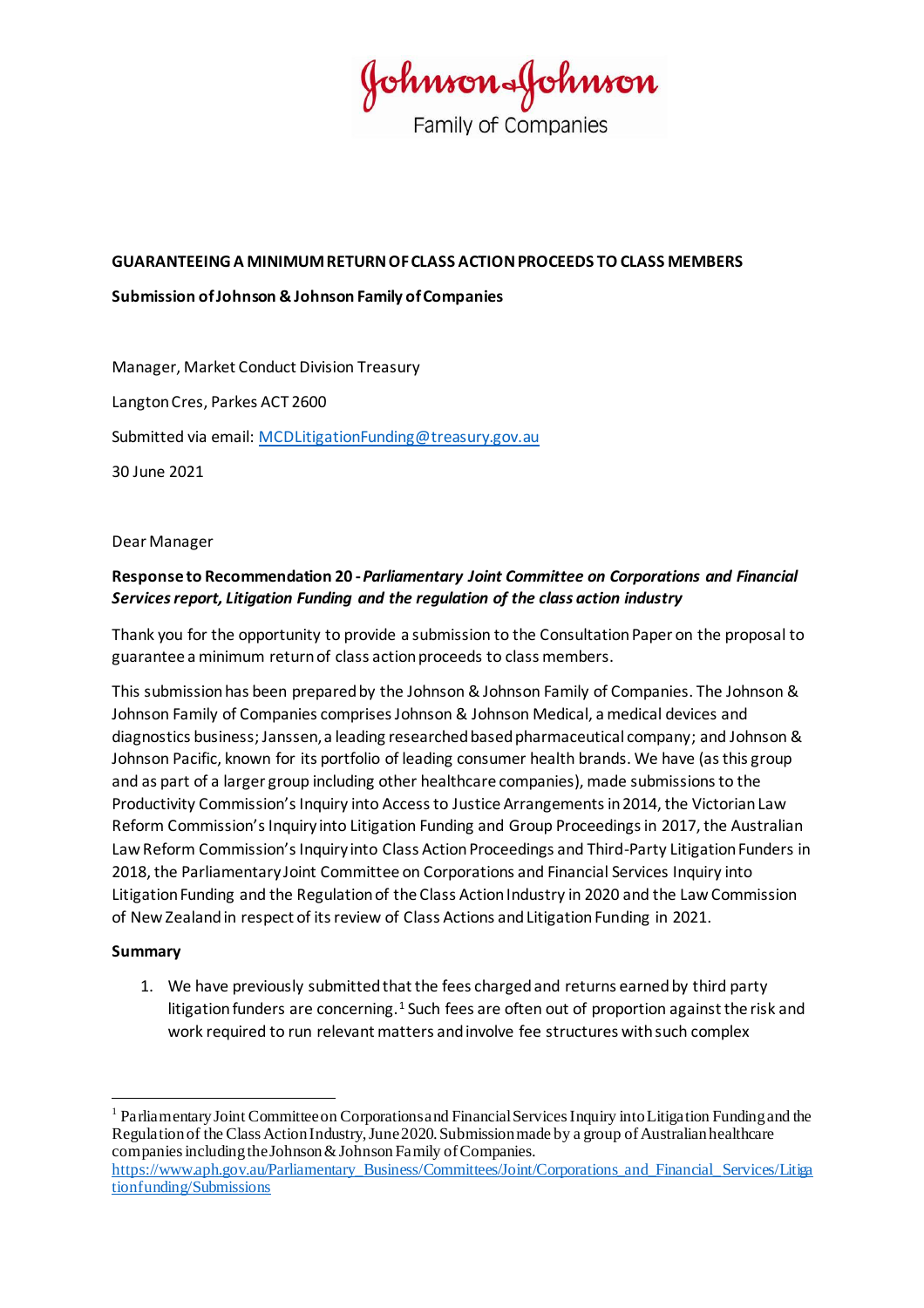Johnson&Johnson

Family of Companies

implications that plaintiffs may have an extremely limited understanding of what they may receive, depending on outcome and cost scenarios.

- 2. Litigation inherently involves risk, and it is reasonable that there be some return to litigation funders for taking on such risk. However, in the absence of proper regulation of the litigation funding industry it is clear the return to funders in Australia is currently not commensurate with the risk. We recognise that class actions can provide important access to justice for groups of plaintiffs who otherwise may be unable to commence proceedings. If litigation funding is intended to assist plaintiffs to meet the costs of such actions and thereby access justice, that end is not being served by a system (or lack thereof) that allows windfall profits to funders at the expense of class members.
- 3. We are supportive of an approach that transparently, properly and fairly facilitates access to justice. Such an approach would see class members (in cases where they are successful or negotiate a settlement) receiving a sum that reflects the loss they have suffered and those parties that have provided professional services (including finance services) remunerated fairly and reasonably. We are concerned that the current consultation is using the class members' loss (and recovery) as a reference point for calculating remuneration of litigation funders. We would submit that the correct reference point is the *actual amount of capital that is loaned to the class members to bring the proceedings*. In this way, an interest rate, which could still have a maximum percentage set, could be applied to reasonably and fairly remunerate the funder for what they have contributed.
- 4. Nevertheless, in responding to the Consultation Paper's question, allocating an arbitrary minimum return risks that minimum becoming the 'norm' and funders defining risk and cost to fit a 30% return regardless of the financial realities of a particular matter.
- 5. We also consider that abandoning the current default position where lawyers for the lead applicant in a class action assume the role of settlement administrator is likely to substantially reduce the costs of class action settlement administration and thereby increase the proportion of settlement funds returned to group members.

#### **Consultation question 3: Is a minimum 70% return appropriate?**

- 6. We are supportive of consultation on these questions and the effort to investigate and analyse all options. However, in our view, one of the key issues with the litigation funding system (and by extension, contingency fees being charged by lawyers) is that the litigation funder seeks a reward that is not tied to their actual contribution. If a litigation funder is seen as providing a service, remuneration could more reasonably be tied to that service.
- 7. Fundamentally a litigation funder provides capital and carries risk. We do not conduct our business within financial services however, some simple examples of capital risk and reward are worth considering within our existing financial system. First, when borrowing to fund a home purchase, the interest rate is charged on amount which is borrowed and not the amount at which the property is eventually sold. The risk of default is secured by the property, which facilitates a low interest rate. The funder undertakes due diligence to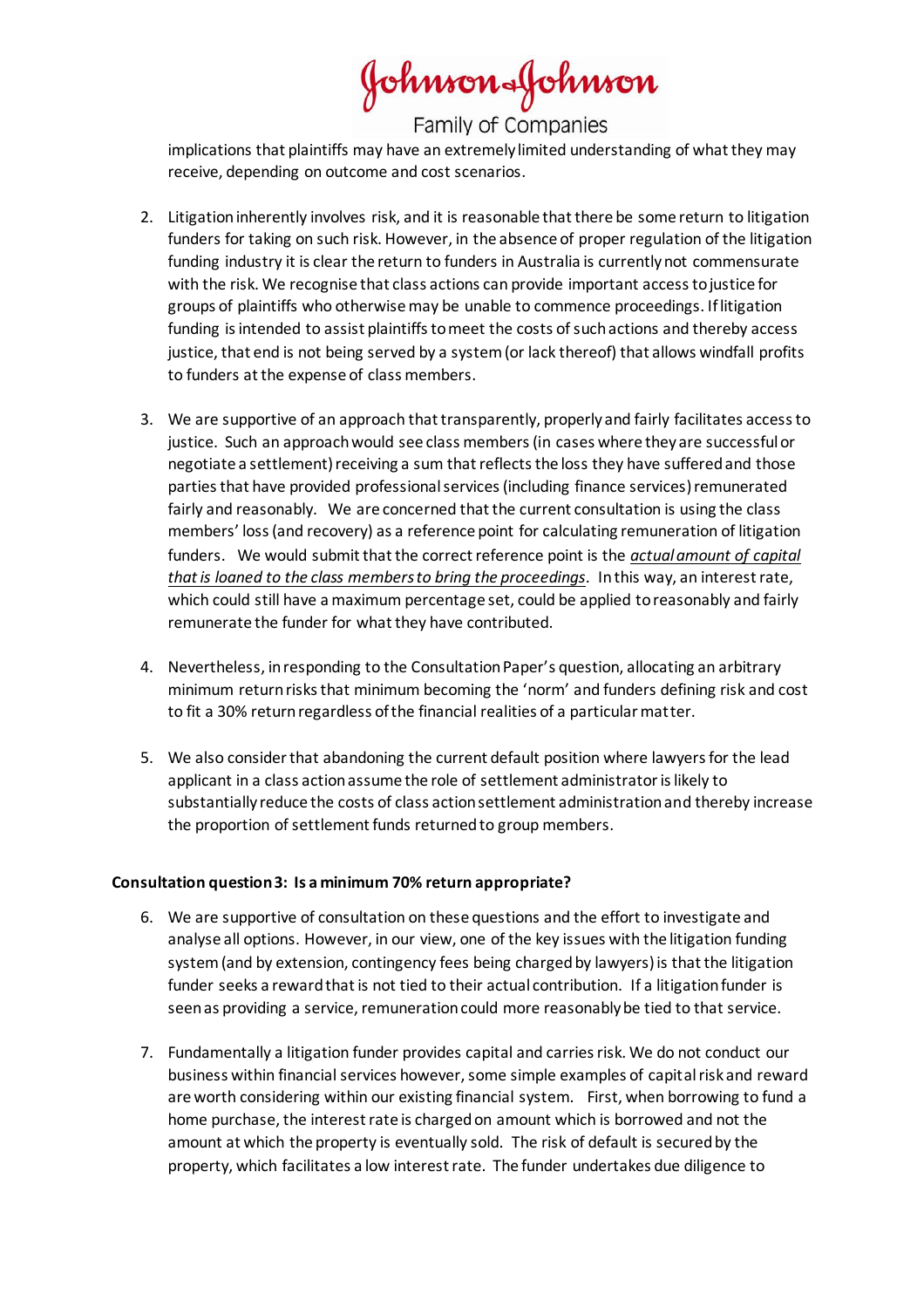# Johnson&Johnson

Family of Companies

ensure that the property is properly valued. Second, current credit rates range in the order of 9-20%. This credit is unsecured financing with relatively little due diligence. Interest is charged on the outstanding amount borrowed. These two examples highlight: (1) that a minimum 70% return/maximum 30% funding charge is not being calculated on the actual amount borrowed; (2) a maximum 30% return will likely be far more than even the highest rates of unsecured credit; (3) litigation funders state that they undertake significant due diligence before funding litigation, and in that light can manage their risk to capital appropriately<sup>23</sup>.

- 8. Rather than setting an arbitrary minimum return for class members, we suggest a preferable approach is to charge an interest rate on the capital loaned together with a charge for services provided similar to the model of how a law firm charges. Work is charged at an hourly rate plus disbursements and an uplift may be charged on that fee. Litigation funders could reasonably charge in a similar way provided that their "litigation management" is not also sought to be charged by the law firm managing the matter.
- 9. The *Legal Profession Uniform Law* (NSW) states that a law practice must, in charging legal costs, charge costs that are no more than fair and reasonable in all the circumstances and that in particular are
	- a. proportionately and reasonably incurred; and
	- b. proportionate and reasonable in amount.<sup>4</sup>

There are also provisions dealing with uplift fees and requirements of disclosure, provision of detailed information and progress reports.

- 10. While litigation funders are not law practices, they are now a significant part of the Australian class action landscape and, given their self-stated role in advancing access to justice, such requirements or a similar standard should apply. An uplift on fees measured against a reasonable benchmark, would provide a transparent fee structure compared to the current complex schemes run on behalf of often unsophisticated class members.
- 11. Any component of fees allocated for risk (whether litigation funding or contingency fees), must reflect an appropriate return on investment which is in line with community expectation. The legal fee component must be in line with legal professional requirements and the litigation funding component must be proportionate to the risk and in any event not exceed community expectations. Even with a minimum 70% return to plaintiffs there is potential for litigation funders to benefit from 'windfall' profits in the event of significant damages awards. A windfall is inappropriate in any litigation and particularly in class action litigation.
- 12. As a hypothetical example, at the start of representative proceedings, the number of group members may be estimated to be 100. The costs of the litigation will be \$1,000,000, the damages awarded per group member is \$30,000 and a costs order is secured against the

<sup>&</sup>lt;sup>2</sup> Woodsford Litigation Funding Insight [\(https://woodsfordlitigationfunding.com/wp](https://woodsfordlitigationfunding.com/wp-content/uploads/2019/01/A-Practical-Guide-to-Litigation-Funding_ROW.pdf)[content/uploads/2019/01/A-Practical-Guide-to-Litigation-Funding\\_ROW.pdf](https://woodsfordlitigationfunding.com/wp-content/uploads/2019/01/A-Practical-Guide-to-Litigation-Funding_ROW.pdf)) 3 IMF (Australia) Ltd, 2009 Annual Report (2009), p 18 'Risk Management'

[<sup>\(</sup>https://omnibridgeway.com/docs/default-source/investors/reports/annualreport2009](https://omnibridgeway.com/docs/default-source/investors/reports/annualreport2009)) <sup>4</sup> *Legal Profession Uniform Law*(NSW), s172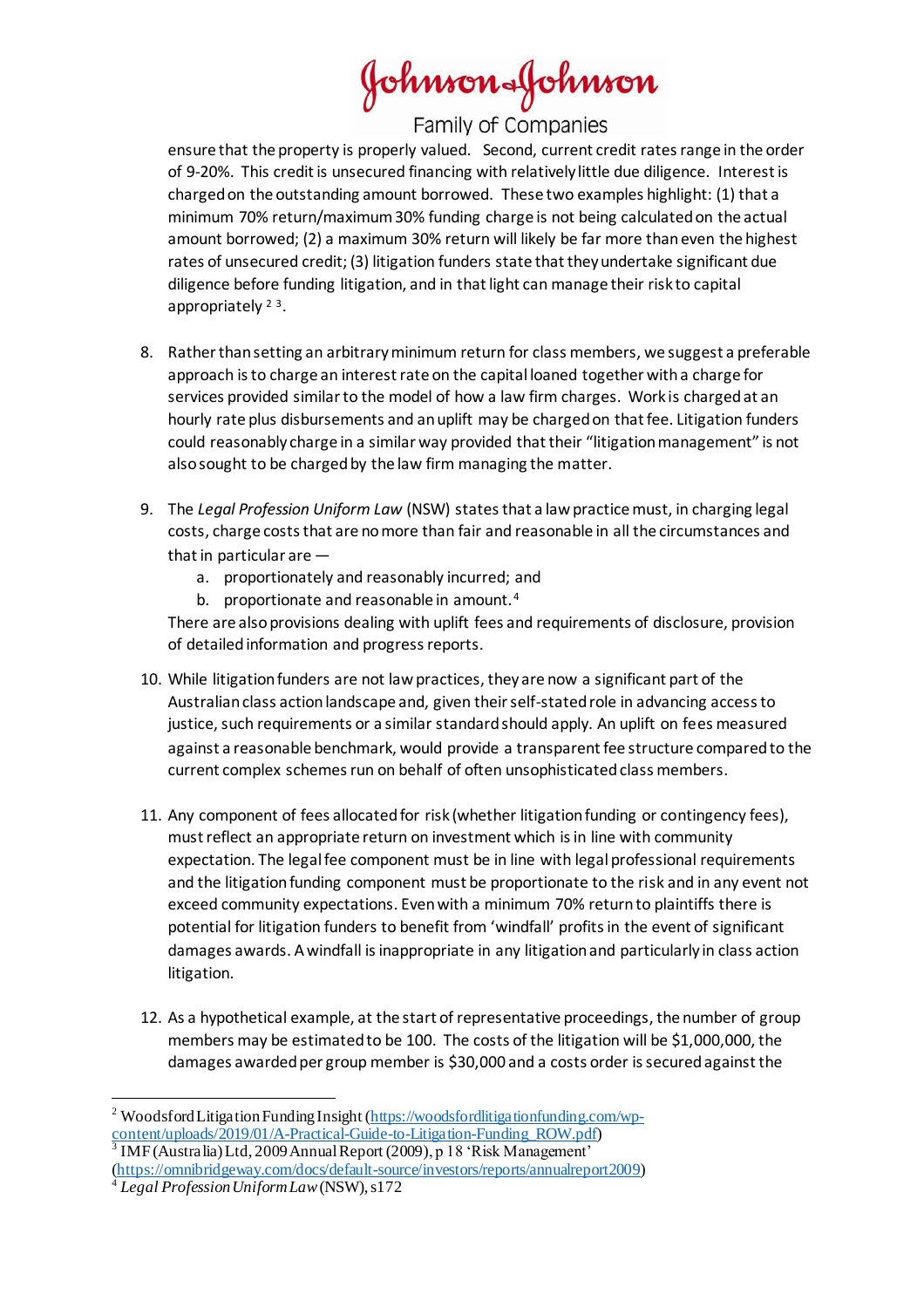Johnson&Johnson

Family of Companies

defendant. The total damages therefore are \$3,000,000 and the litigation funder would receive \$900,000 and their capital is returned. Now, assume that during the course of the proceeding it is determined that there are actually 300 group members. The total damages are now \$9,000,000 and the amount recovered by the litigation funder would be \$2,700,000. So, with no additional risk, time or work and solely because the minimum return/maximum fee is capped, the litigation funder would recover an additional \$1,800,000.

### **Consultation question 4: A graduated approach**

- 13. While we do not agree that a minimum return to class members is the best approach, we do support an analysis of the contributions made by respective parties, the benefits each takes away and at whose expense. If a minimum return to class members is ultimately the approach taken it must always be exactly that: a base from which all efforts are made to pay as much of the damages award as possible to class members.
- 14. A minimum return to class members must not be interpreted as a maximum return to funders. The assessment of any return to litigation funders must be reflected in a proper regulatory framework and include a graduated approach taking into consideration the actual legal costs, risk and complexity of the case, alongside likely length of litigation and any ultimate award that may be made in favour of the class members. We adopt the submission to this Consultation Paper of the US Chamber of Commerce – Institute for Legal Reform on proposed requirements for a graduated approach. In particular, the need for an independent cost assessor and a contradictor for more complex cases. In our view the Court cannot form a view on financial structure and costs when their sole source of information is the party looking to justifying such costs.
- 15. It cannot be left to the funders to provide a frank and ongoing assessment of costs in respect of litigation. This is particularly the case where the litigation funder is the firm representing the class members, or where the funders stand to benefit from higher costs, as a conflict arises. Such conflicts can only be addressed with transparency and the operation of a third party to ensure all interests and views are considered. An example of this type of conflict is addressed in response to consultation question 6 below.

#### **Consultation question 6: What other implementation considerations are relevant?**

#### *Settlement administration*

- 16. In addition to the issues involving funding of the litigation itself, it is our view that there is substantial scope to increase funds returned to class members by decreasing proportions of class action settlement funds which are spent on administration of the settlement in distributing funds amongst class members.
- 17. In brief, while holding no particular view as to the nature of any tendering or appointment process, our position is that the current default position where the lawyers for the lead applicant in a class action automatically assume the role of settlement administrator following settlement is unsatisfactory and should be abandoned.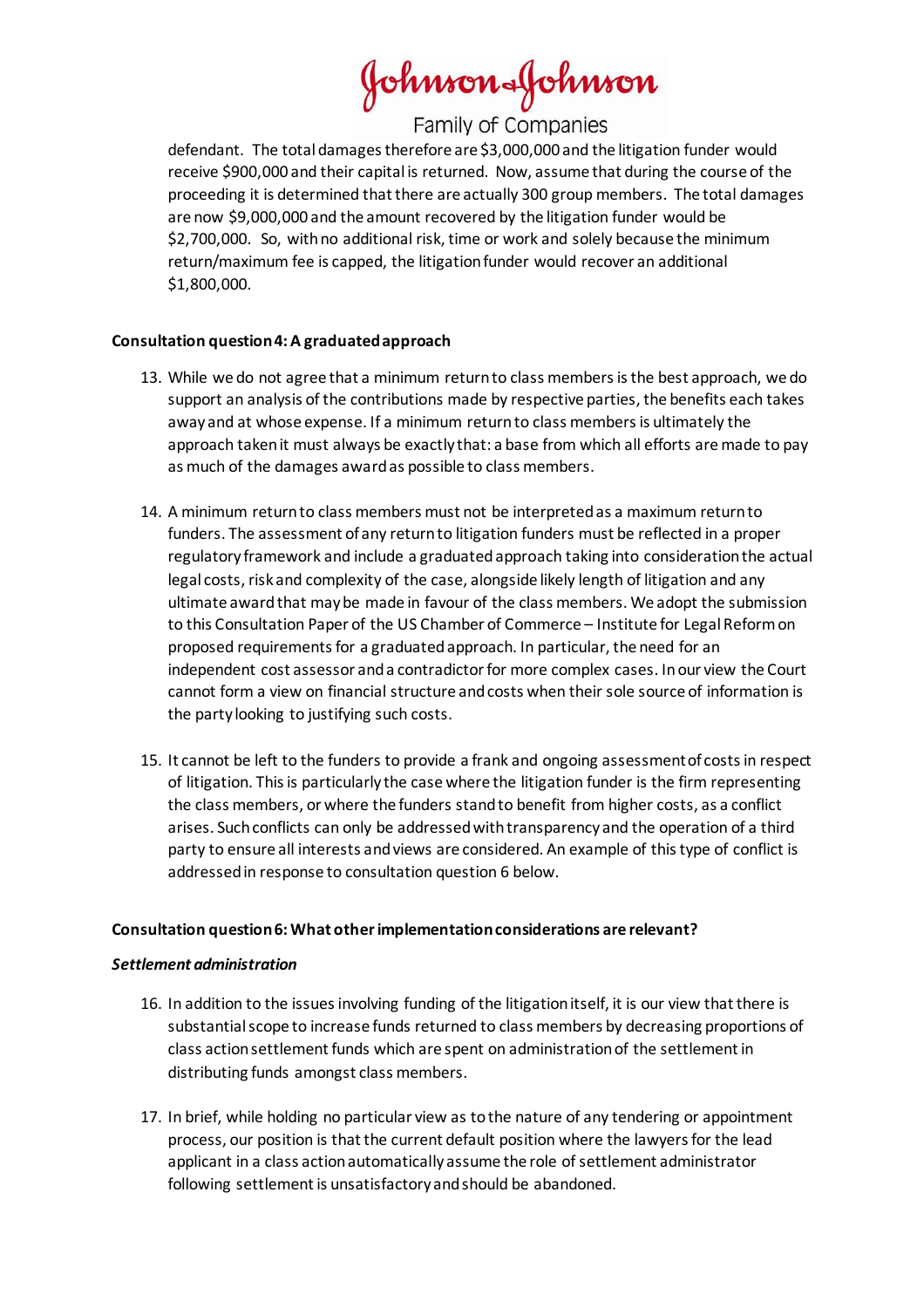Johnson&Johnson Family of Companies

#### *Our experience with settlement schemes*

- 18. The Johnson & Johnson Family of Companies has direct experience as a defendant in a number of product liability class actions which have given rise to settlement schemes over the last decade.<sup>5</sup> As a member of global organisations, we also have insight into resolution schemes arising from mass tort actions in other countries.
- 19. In addition, we have experience in establishing our own schemes for reimbursement and compensation to patients in circumstances where products distributed have been withdrawn from the market. <sup>67</sup>
- 20. Based on that experience and insight, our position is that a process where an entity other than the lawyers for the lead applicant in the class action assumes the role of class action settlement administrator would result in considerable improvements, efficiencies and costs savings which will ultimately increase the returns to class members by reducing postsettlement administration costs which invariably are paid from the settlement funds.

#### *Lower costs*

21. Our experience is that when lawyers for the lead applicant in a class action assume the role of settlement administrator following a class action settlement, the lawyers will base their fees on the same rates used by them in the litigation. We are aware of an instance where one firm in fact *increased* its rates significantly for the settlement administration from the rates charged by that firm in the litigation itself. <sup>8</sup>

| Rank                 | Shine ASR hip litigation hourly rate | Shine ASR hip settlement scheme<br>administration hourly rate |
|----------------------|--------------------------------------|---------------------------------------------------------------|
| Principal or Partner | \$510 to \$650                       | \$790                                                         |

<sup>5</sup> Examples include *Casey v DePuy International Limited and Johnson & Johnson Medical Pty Limited* (ACD 10 of 2010) and *Stanford v DePuy International Limited and Johnson & Johnson Medical Pty Limited* (NSD 213 of 2011)

<sup>&</sup>lt;sup>6</sup> In 2010 following the withdrawal from the market of the ASR hip replacement DePuy (a Johnson & Johnson company) established a Reimbursement Programme to reimburse patients costs and losses realted to revision surgery.

<sup>&</sup>lt;sup>7</sup> In November 2012 DePuy established a Compensation Programme which allowed eligible ASR hip patients to receive compensation directly from DePuy for pain and suffering, future costs, out of pocket expenses and loss of earnings related to their ASR hip following revision surgery.

<sup>8</sup> The Amended Settlement Scheme for *Stanford v DePuy International Limited and Johnson & Johnson Medical Pty Limited* (NSD 213 of 2011) can be found at

https://www.depuyclassaction.com.au/sites/default/files/2019-07/Amended%20settlement%20scheme.pdf

The joint administrators of the scheme are Maurice Blackburn and Shine Lawyers. Maurice Blackburn and Shine Lawyers had also been the solicitors for the applicants in the litigation. The rates charged by Maurice Blackburn and Shine Lawyers as administrators for the scheme are at clause 13 of the scheme document. The hourly rates of the administrators were approximate to the rates charged by Maurice Blackburn in the litigation detailed in a costs consultant report relied on by the applicants at the settlement approval hearing. However, the rates charged by Shine Lawyers as administrator are significantly higher than the rates which Shine Lawyers had charged as solicitors for the second applicant over the course of the litigation as evidenced in the same costs consultant's report. A comparison is below: